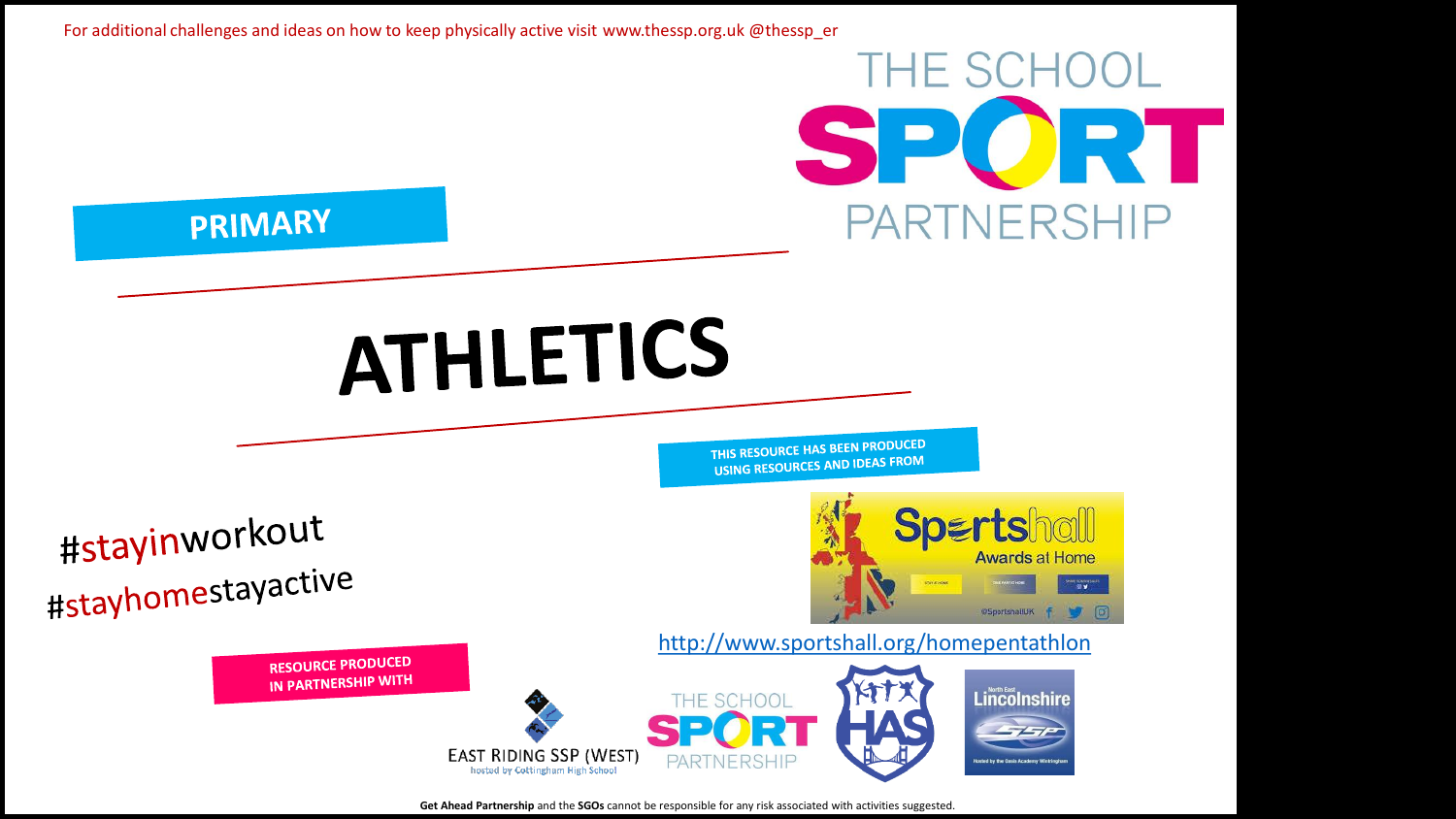## **PRIMARY**



• All surfaces are clear, dry and free from debris.

• Sufficient space is cleared around all activity – ensure there are no obstacles around the activity.

**EAST RIDING SSP (WEST)** 

IN PARTNERSHIP BETWEEN



THE SCHOOL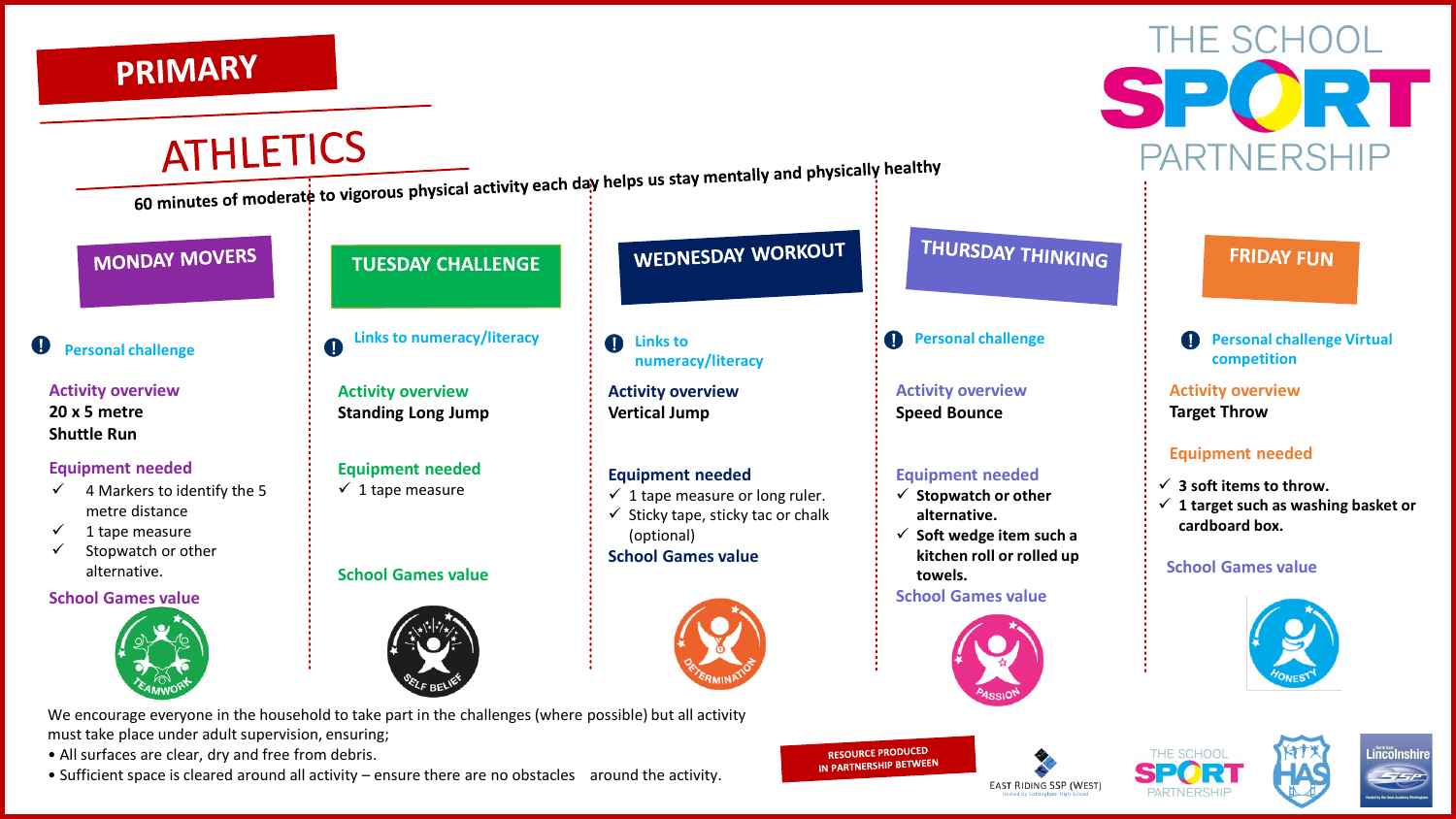

- PLEASE USE A FLAT, DRY SURFACE.
- Set up a distance of 5 metres marked at either end using cones or an alternative mark (pegs, tape, tins, shoes….) to create the running lane.
- Ask a family member to set you off using the commands 'on your marks' and 'go'.
- Each participant runs the 5 metres a total of 20 times to complete 100m.
- Turn with one foot between the marker cones
- A handheld stopwatch, smart phone or tablet can be used to record the time.
- The person timing stops the watch when the participant crosses the finish line.
- Rest and repeat to see if you can improve your personal best score.

#### **MAKE IT EASIER...**

Reduce the distance covered i.e. run 5m a total of 16 times to cover the distance of 80 metres. Replace the 'run' with a 'power walk'.

#### **MORE OF A CHALLENGE**

Run a star shuttle, using 5 cones that are 5 metres away from a central point. Visit 1 cone and return to the central point, then repeat for cone 2, 3, 4, and 5. Repeat the whole process to cover 100m.

Complete the 100m using different ways of travel such as skipping.

#### **MAKE IT INCLUSIVE**

This could be adapted to for wheelchair or powered chair users by making the turning space larger. Number of repetitions could be reduced if required.

## **EQUIPMENT NEEDED**

- 4 Markers to identify the 5 metre distance
- 1 tape measure
- Stopwatch or other alternative.



**demonstrate teamwork throughout this challenge?**

#### **I FAD OTHERS**

Encourage family members to join and encourage each other in the challenge. How long will it take for your household to complete the challenge?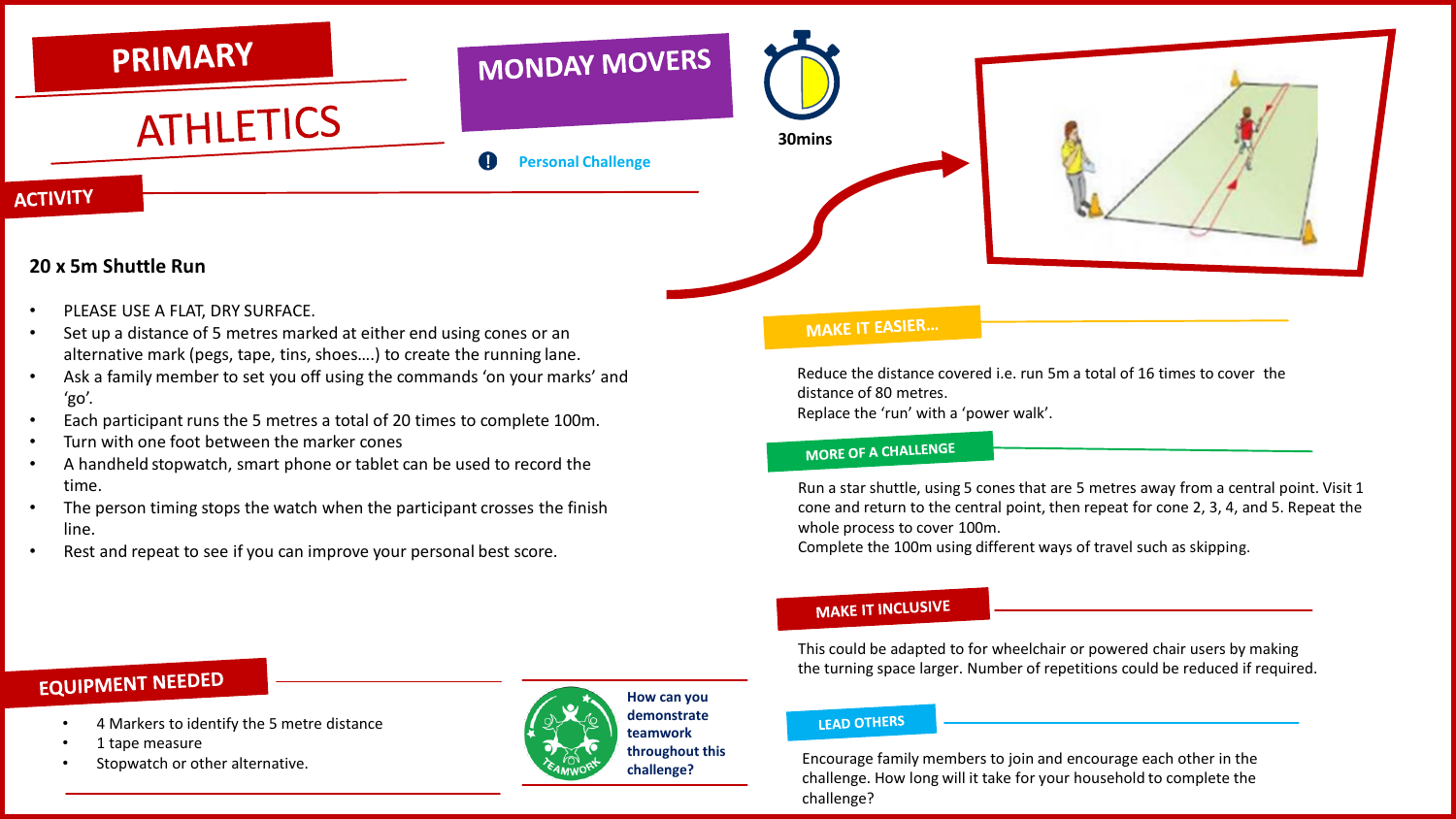

- PLEASE USE A FLAT, DRY SURFACE.
- Get Ready. You don't run on the approach to a standing long jump, you start from a complete stop.
- Explode Forward. After a few preparatory squats to get your rhythm, begin your jump. ...
- The participant should start from a standing position in line with"0" on the tape measure.
- Jump as far as possible landing on two feet. The participant must start on two feet and land on two feet.
- You are not required to hold the landing but if you fall back or step back the jump should not be recorded – have another go!

#### **MAKE IT EASIER...**

Jumpers may need to start with a one footed take-off and two footed landing.

#### **MORE OF A CHALLENGE**

Try to complete two consecutive standing long jumps, provided you have enough safe space.

#### **MAKE IT INCLUSIVE**

Wheelchair users could complete the challenge with one handed push and measure the distance, or how far can the powered chair user travel in 3 seconds?

#### **LEAD OTHERS**

Let children be creative and introduce their own safe jumping distance challenges.

## EQUIPMENT NEEDED

• 1 tape measure

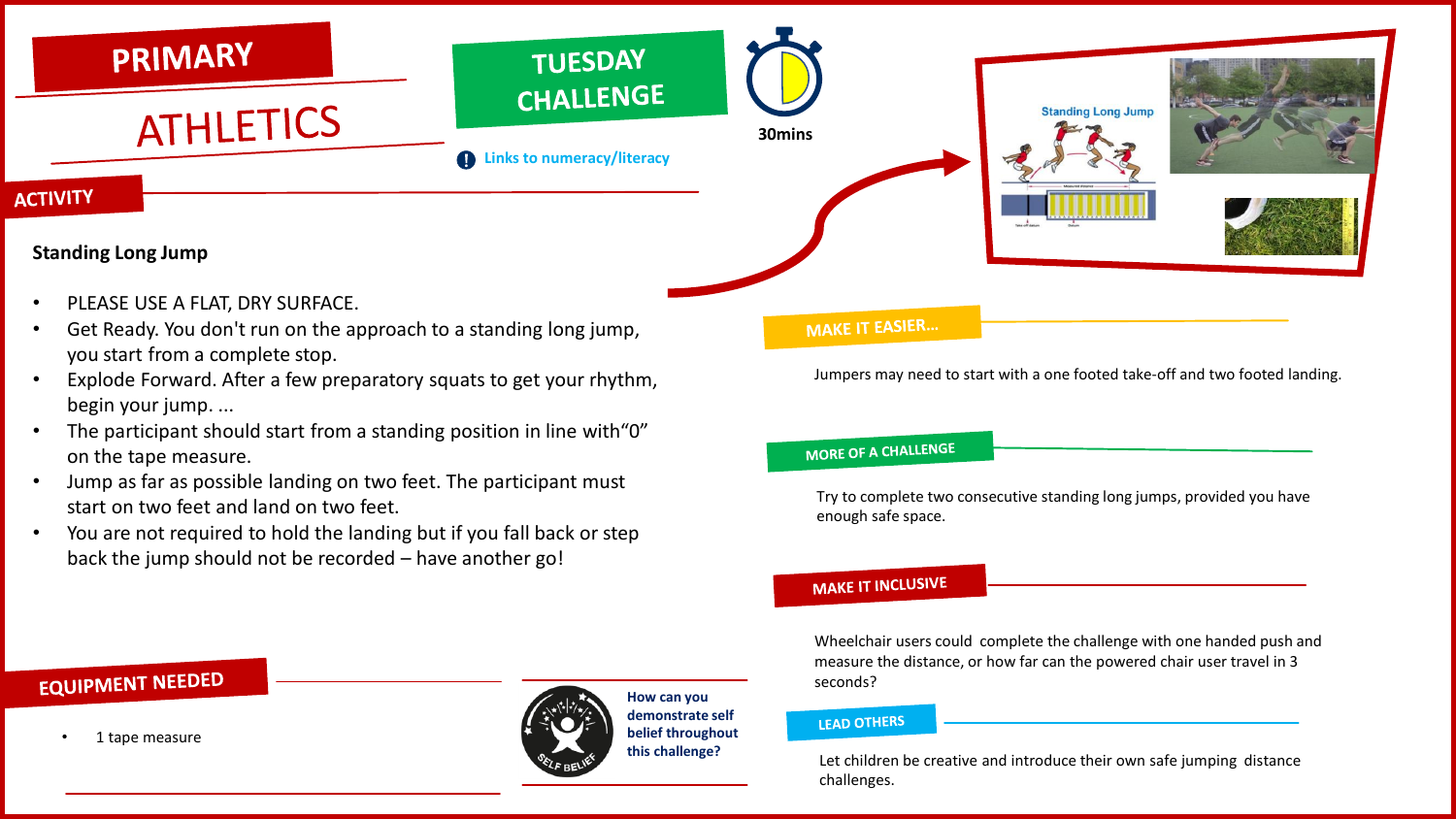

- The participant stands with their back and heels touching the wall.
- Both arms should be stretched upwards fully and legs straight. Mark this on the wall as the 'stretched height'. This can be done with sticky tape, sticky tac, or chalk.
- Turn side on, move 20cm away from the wall, jump and touch the wall at the highest point. If you use sticky tape you can jump and try to stick the tape on the wall at the highest point.
- Stretch up with your finger tips and keep your head up when jumping.
- Use a long ruler or tape measure the difference between the finger tips when stretched up mark and the jump height achieved.
- To make it easier to see the heights achieved, consider chalk dust on the participants fingers to be able to see the finger tip prints on the wall. External walls only!

#### **MAKE IT EASIER...**

Complete three attempts and take the 'mean' or average score.

#### **MORE OF A CHALLENGE**

Turn side on to the wall for the jump height with the 'non-dominant' hand making contact with the wall.

#### **MAKE IT INCLUSIVE**

The tape measure or ruler can be zeroed with the top of the arm rest of a wheelchair and the participant encouraged to reach as high as possible.

## **EQUIPMENT NEEDED**

- 1 tape measure or long ruler
- Sticky tape, sticky tac or chalk (optional)



#### **LEAD OTHERS**

If the height is too tall for you to measure ask an adult in the household to measure for you.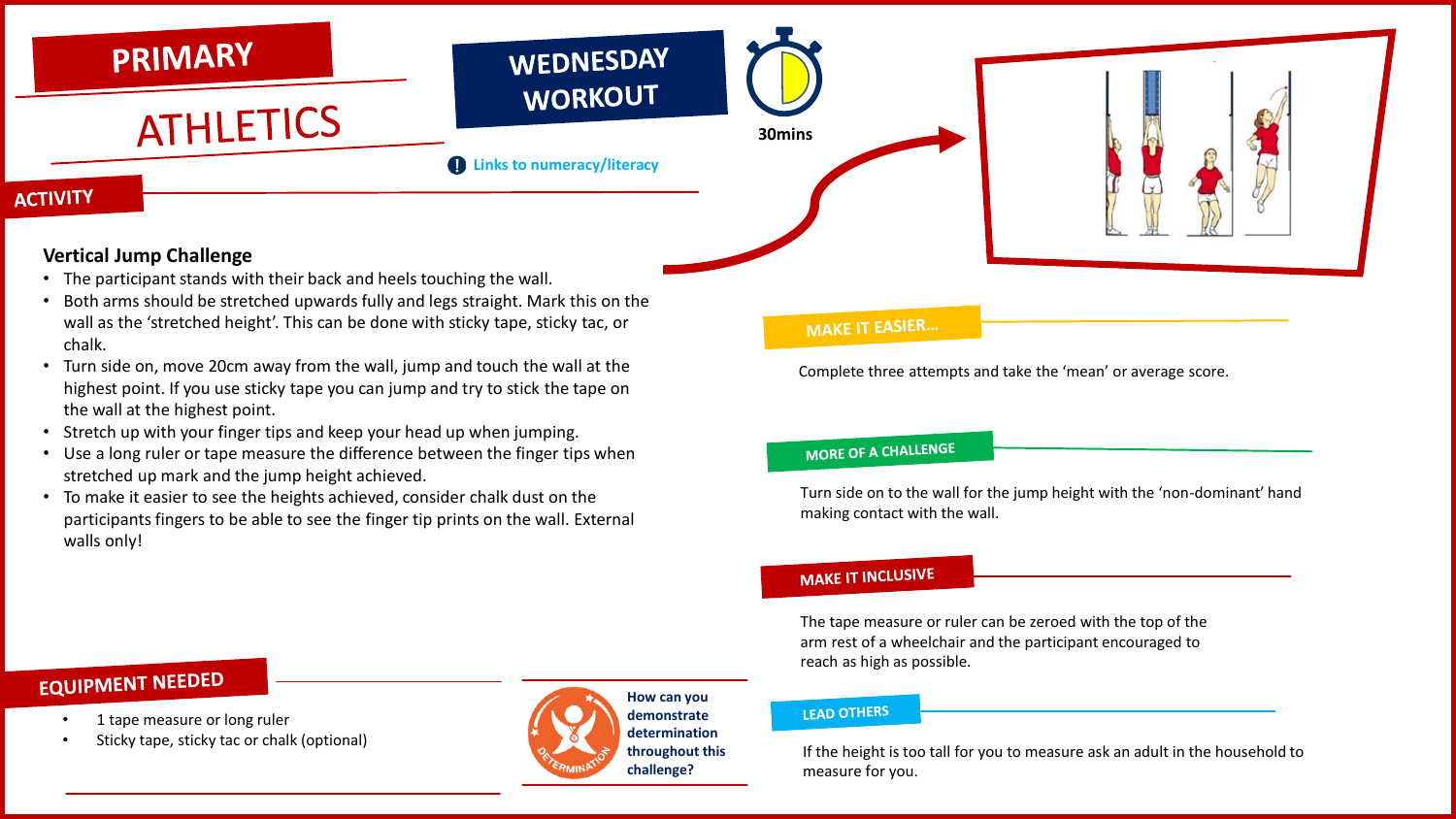

#### **Speed Bounce**

- All participants should wear suitable shoes that are fastened securely. Please use a flat, dry surface.
- The participant should cross the wedge (or substitute for wedge) as many times as possible within 20 seconds.
- Speed Bounce is a two-footed jump feet should leave the mat or floor simultaneously (together) and land on the mat or floor simultaneously (together)
- All you need is a stopwatch, phone or tablet and a soft item kitchen roll or rolled up towels, hose pipe, or a trainer are all examples of what can be used as an alternative wedge.

#### **MAKE IT EASIER...**

Reduce the height of the wedge or simply use a line on the floor.

#### **MORE OF A CHALLENGE**

Try other soft items as the wedge. How does the affect the score you achieve?

#### **MAKE IT INCLUSIVE**

Two parallel lines 2.5m apart are placed on the floor. The participant should then move and touch the two lines with both the front wheels of the chair in a set time. Or a participant's can step from side to side, placing both feet, or one foot, onto each line.

#### **LEAD OTHERS**

Encourage family members to join and encourage each other in the challenge.

## **EQUIPMENT NEEDED**

- Stopwatch or other alternative.
- Soft wedge item such a kitchen roll or rolled up towels.